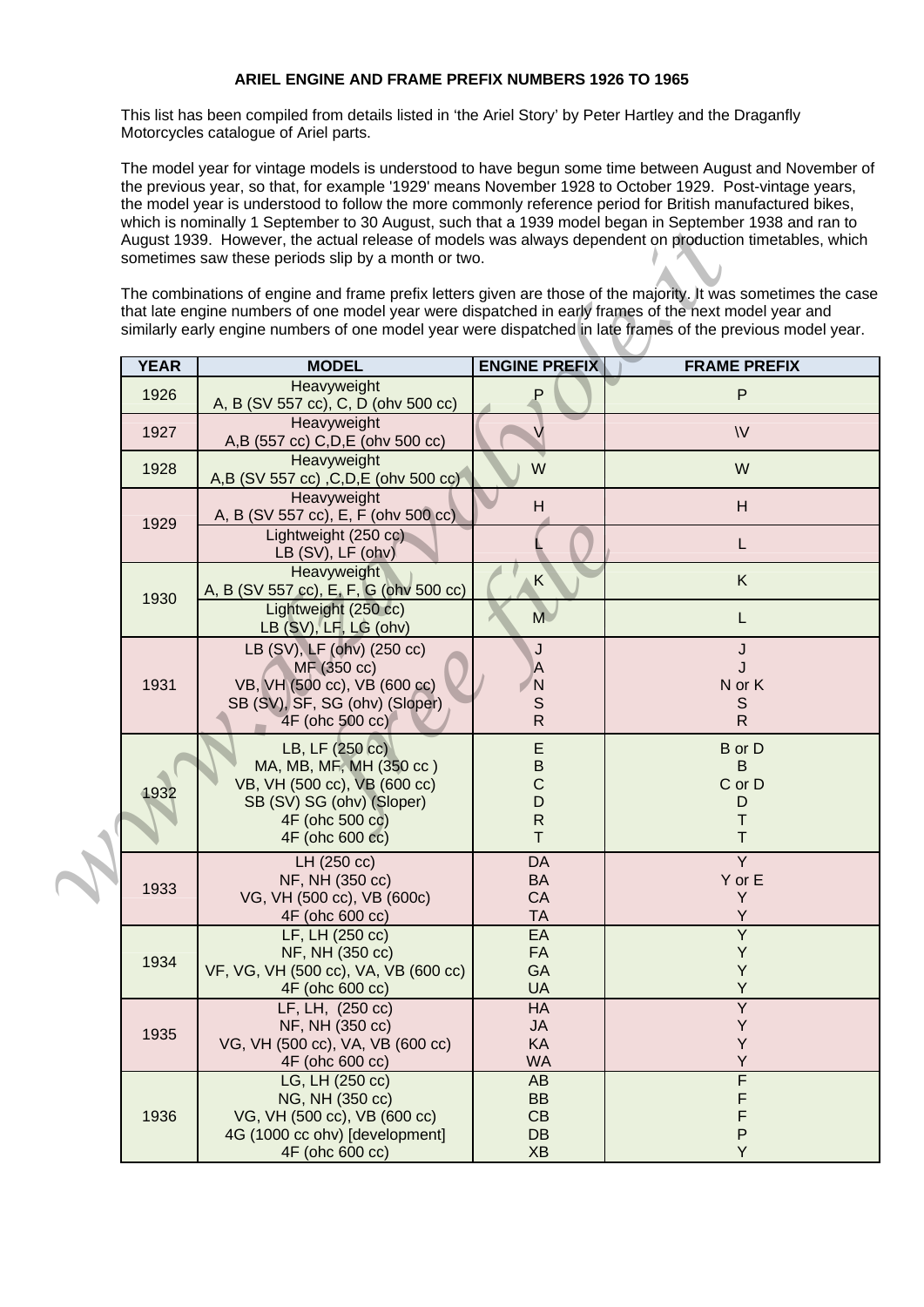|  | <b>YEAR</b> | <b>MODEL</b>                                    | <b>ENGINE PREFIX</b>   | <b>FRAME PREFIX</b>                              |
|--|-------------|-------------------------------------------------|------------------------|--------------------------------------------------|
|  |             | LG, LH (250 cc)                                 | <b>AC</b>              | <b>XF</b>                                        |
|  |             | NG, NH (350 cc)                                 | <b>BC</b>              | <b>XF</b>                                        |
|  | 1937        | VG, VH (500 cc), VB (600 cc)                    | CC                     | <b>XF</b>                                        |
|  |             | 4G (ohv 1000 cc) [production]                   | DC101 - 615            | ${\sf P}$                                        |
|  |             | 4F (ohv 600 cc)                                 | EC                     | P                                                |
|  |             | LG, LH (250 cc)                                 | <b>AD</b>              | <b>XG</b>                                        |
|  | 1938        | NG, NH (350 cc)                                 | <b>BD</b>              | XG                                               |
|  |             | VG, VH (500 cc), VB (600 cc)                    | CD<br>DC616 - 650      | XG<br>${\sf P}$                                  |
|  |             | 4G (1000 cc)<br>4G (1000 cc)                    | <b>DD</b>              | P                                                |
|  |             |                                                 |                        | <b>RIGID</b><br><b>PLUNGER</b>                   |
|  |             | OG, OG (250 cc)                                 | <b>AE</b>              | M                                                |
|  | 1939        | NG, NH (350 cc)                                 | <b>BE</b>              | XG<br><b>BX</b>                                  |
|  |             | VG, VH (500 cc), VA, VB (600 cc)                | <b>CE</b>              | XG<br>BX                                         |
|  |             | 4G, 4H (1000 cc)                                | DE                     | Ρ<br><b>AX</b>                                   |
|  |             | 4F (ohv 600 cc)                                 | EE                     | P<br><b>AX</b>                                   |
|  |             | OG, OH (250 cc)                                 | <b>AH</b>              | M<br>$---$                                       |
|  |             | NG, NH (350 cc)                                 | <b>BH</b>              | XG<br><b>BX</b>                                  |
|  | 1940        | VG, VH (500 cc), SA, SB (600 cc)                | <b>CH</b>              | XG<br><b>BX</b>                                  |
|  |             | 4G, 4H (1000 cc)                                | DH                     | $\mathsf{P}$<br><b>AX</b>                        |
|  |             | 4F (600 cc ohv)                                 | <b>EH &amp; EEH</b>    | P<br><b>AX</b>                                   |
|  | 1941 - 45   | W/NG (350 cc)                                   | <b>BH, NBH, RBH</b>    | XG<br>$---$                                      |
|  |             | <b>WWII Military Models</b>                     | (See note at end)      |                                                  |
|  | 1946 - 47   | NG, NH (350 cc)                                 | <b>BK</b>              | AP or BP                                         |
|  | 1946 - 47   | VG, VH (500 cc), VB (600 cc)                    | <b>CK</b>              | <b>BP</b>                                        |
|  | 1946        | 4G (1000 cc)                                    | DH268, 273 - 276       | P                                                |
|  | 1947        | 4G (1000 cc)                                    | <b>DK</b>              | <b>XP</b><br><b>AX</b>                           |
|  |             | NG, NH (350 cc)                                 | AJ                     | <b>BP</b><br><b>BX</b>                           |
|  | 1948        | VG, VH (500 cc), VB (600 cc)                    | <b>BJ</b>              | <b>BP</b><br><b>BX</b>                           |
|  |             | 4G (1000 cc)                                    | <b>CJ</b>              | <b>XP</b><br><b>AX</b>                           |
|  |             | <b>KG, KH (500 cc) Twin</b>                     | РŤ                     | <b>DX</b><br><b>CX</b><br><b>SF</b>              |
|  | 1949        | NG, NH (350 cc)<br>VG, VH (500 cc), VB (600 cc) | <b>DJ</b><br>EJ        | RF<br>RF<br><b>SF</b>                            |
|  |             | $\blacksquare$ VCH (500 cc)                     | CO                     | <b>COM</b><br><b>SF</b>                          |
|  |             | 4G MK1 (1000 cc)                                | <b>FJ</b>              | <b>GR</b><br><b>GS</b>                           |
|  |             | <b>KG, KH (500cc) Twin</b>                      | <b>HT</b>              | HH<br><b>HS</b>                                  |
|  |             | NG, NH (350 cc)                                 | <b>KL</b>              | <b>AC</b><br><b>AB</b>                           |
|  |             | VG, VH (500 cc), VB (600 cc)                    | <b>MN</b>              | <b>AB</b><br>AC                                  |
|  | 1950        | <b>VCH (500 cc)</b>                             | CO                     | COM or AB<br>AC                                  |
|  |             | <b>KG, KH (500 cc) Twin</b>                     | OP                     | GD<br>LL.                                        |
|  |             | 4G MK1 (1000 cc)                                | JJ                     | <b>TD</b><br><b>CW</b>                           |
|  | 1951        | NG, NH (350 cc)                                 | <b>RA</b>              | <b>WA</b><br><b>SA</b>                           |
|  |             | VG, VH (500 cc), VB (600 cc)                    | <b>RB</b>              | <b>WA</b><br><b>SA</b>                           |
|  |             | <b>VCH (500 cc)</b>                             | CO                     | <b>COM or WA</b><br><b>SA</b>                    |
|  |             | <b>KG, KH (500 cc) Twin</b>                     | <b>RC</b>              | <b>WB</b><br><b>SB</b>                           |
|  |             | 4G MKI (1000 cc)                                | <b>RD</b>              | <b>WC</b><br><b>SC</b>                           |
|  | 1952        | NH (350 cc)<br>VH (500 cc), VB (600 cc)         | <b>TB</b><br><b>TC</b> | <b>OA</b><br><b>SD</b><br><b>OA</b><br><b>SD</b> |
|  |             | VHA (500 cc)                                    | <b>TCA</b>             | <b>OA</b><br><b>SD</b>                           |
|  |             | <b>VCH (500 cc)</b>                             | <b>TR</b>              | <b>OR</b><br>----                                |
|  |             | <b>KH (500 cc) Twin</b>                         | <b>TE</b>              | OB<br><b>SE</b>                                  |
|  |             | 4G MKI (1000 cc)                                | <b>TM</b>              | OC<br><b>SV</b>                                  |
|  | 1953        | NH (350 cc)                                     | XA                     | AM<br><b>AS</b>                                  |
|  |             | VH (500 cc)                                     | <b>XC</b>              | AM<br>AS                                         |
|  |             | VB (600 cc)                                     | VB (not XB)            | AM<br>AS                                         |
|  |             | VHA (500 cc)                                    | XD                     | AM<br>AS                                         |
|  |             | VHC (500 cc)                                    | <b>XE</b>              | <b>MA</b><br>-----                               |
|  |             | (500 cc) KH Twin                                | <b>XF</b>              | <b>BW</b><br><b>BS</b>                           |
|  |             | (500 cc) KHA Twin                               | <b>XFA</b>             | <b>BW</b><br><b>BS</b>                           |
|  |             | 4G MKI (1000 cc)                                | XH<br>XJ               | <b>ES</b><br>----<br>EJ<br><b>ES</b>             |
|  |             | 4G MKII (1000 cc)                               |                        |                                                  |